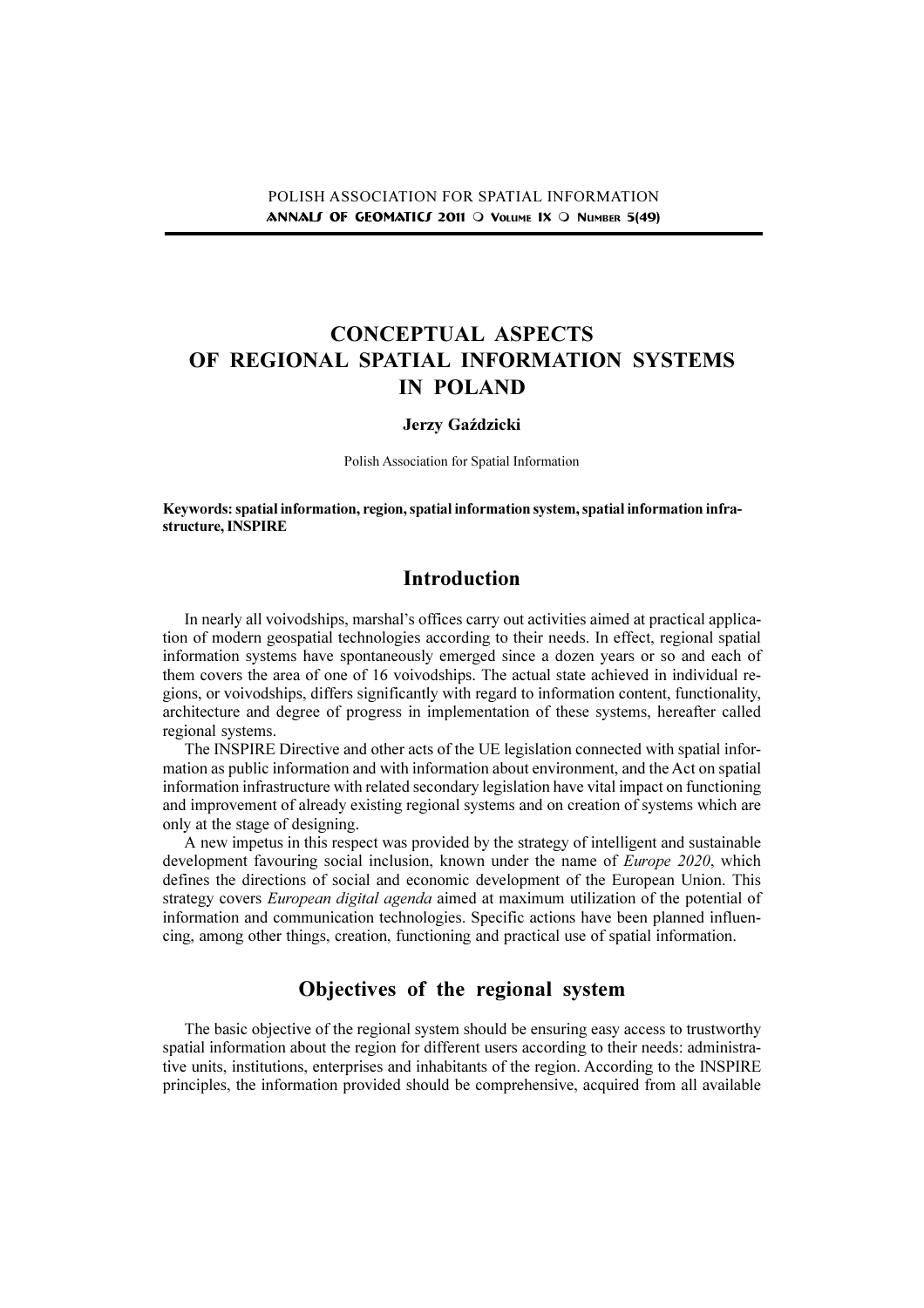sources: information systems, databases and registers, irrespective of where, by whom and on which level of administration this information is collected and stored. Organizational and technological solutions applied should ensure the possibility of joint use of data obtained from different information sources.

Detailed objectives depend on the region and its priorities; for instance for Podlaski Spatial Information System these objectives were specified as follows:

- O optimization of decision making processes of public administration at all levels,
- O increasing effectiveness of environment protection,
- $\Omega$  improvement in functioning of crisis management services,
- O improvement of planning processes on regional level,
- $\circ$  raising investment and tourist attractiveness of the voivodship,
- $\circ$  supporting regional policy and improving the performance of the marshal's office,
- $\circ$  supporting participation of the region in EU projects and programs.

Generally, attention is focused on the objectives resulting from vital contribution of regional systems to development of e-administration and their participation in implementation of development strategy at the voivodship level.

#### Integration role of the regional system

The regional system may and should be the integration hub in the region. In the first place, it is about integration of activities of organizational units and authorities of the territorial self-government both on powiat (county) and community level. As results from the experience of Mazowieckie voivodship, the regional system provides a convenient basis for useful common undertakings of the marshal's office and powiat and community offices in the area of e-administration, personnel training and introduction of technological progress. Taking advantage of available aid funds, large teams are activated, which have a positive impact on creation of information society and civic society in the region.

The regional system is also used for promotion of the region, including dissemination of knowledge about its geographic and cultural merits and particular economic and social features as well as for making available information interesting for investors and tourists. Attention should be also drawn to the possibilities of taking advantage of broadly understood educational functions of the regional system in the educational system.

### Data sources made available by the regional system

Spatial datasets made available by geoportal of the regional system may be divided into the following sets:

- m own sets of the system. i.e. datasets collected and stored within the framework of the system according to particular features of the region and specific needs related to them,
- $\circ$  originating from nationwide sources covered by the spatial information infrastructure (IIP) established on the basis of the Act on IIP, the INSPIRE Directive and departmental provisions,
- $\circ$  originating from regional sources operating in the region,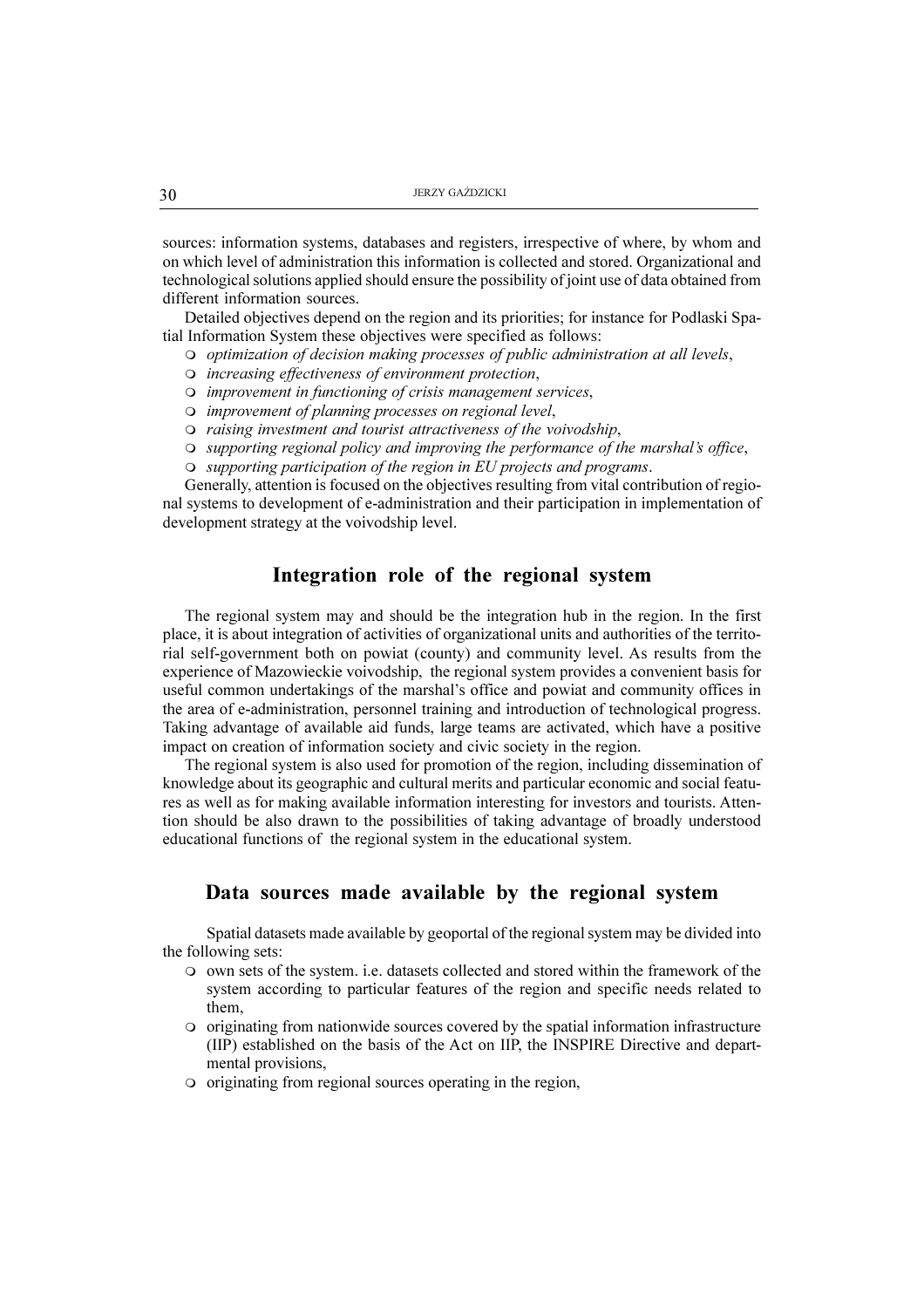m originating from local sources (powiats, cities and communities) functioning on the basis of departmental provisions, especially in the area of geodesy and cartography.

Appropriate standard services ensuring the possibility to use the network, called network services, are subordinated to these datasets. Network services are described in detail in the Directive and relevant INSPIRE resolutions.

### Legal provisions and standards

The regional system should be treated as justified and necessary extension of IIP taking into account specific regional needs of the voivodship. However, in order to implement its objectives and tasks the system should be adapted to:

- $\circ$  national provisions defined by the Act on IIP, the Act on informatization of activities undertaken by entities fulfilling public tasks, the Act on Geodesy and Cartography and other acts concerning spatial information as well as arising from secondary legislation, especially resolutions concerning systems and databases related in their themes to the regional system,
- m EU provisions defined by the INSPIRE Directive, the Directive on re-use of public sector information and other acts of the EU law related to spatial information, including relevant secondary legislation, particularly the resolutions of the European Commission on INSPIRE data and services.

Of course, besides European and national law, relevant acts of local law refer to the regional system, but they must be in accordance with all above mentioned generally binding acts of law.

Generally binding regulations concerning interoperability are introduced by the Act of 12 February 2010 amending the Act on informatization of activities undertaken by entities fulfilling public tasks and some other acts. Point 11 thereof states that:

To fulfill its tasks, public entity uses public teleinformation systems meeting minimum requirements for teleinformation systems and ensuring interoperability of systems according to the principles defined in the National Interoperability Framework.

In turn, in the final version of the resolution of the Council of Ministers of 21 July 2011 related to the National Interoperability Framework it is distinctly stated  $(\S 4$  item 1):

- Interoperability is achieved by:
- 1) making uniform, understood as using the same norms, standards and procedures by entities fulfilling public tasks, or
- 2) exchangeability, understood as a possibility to replace a product, process or service without disturbing the exchange of information between entities fulfilling public tasks or between theses entities and their customers, meeting at the same time all functional and non-functional requirements of the cooperating systems, or
- 3) conformity, understood as usefulness of products, processes or services designated for common use under specific conditions, which ensure meeting vital requirements without any undesired reactions.

In the effect of adaptation to binding provisions of law, taking advantage of global scientific and technical achievements and taking into account generally accepted standards, necessary conditions are created to ensure interoperability or, in this case, the possibility of: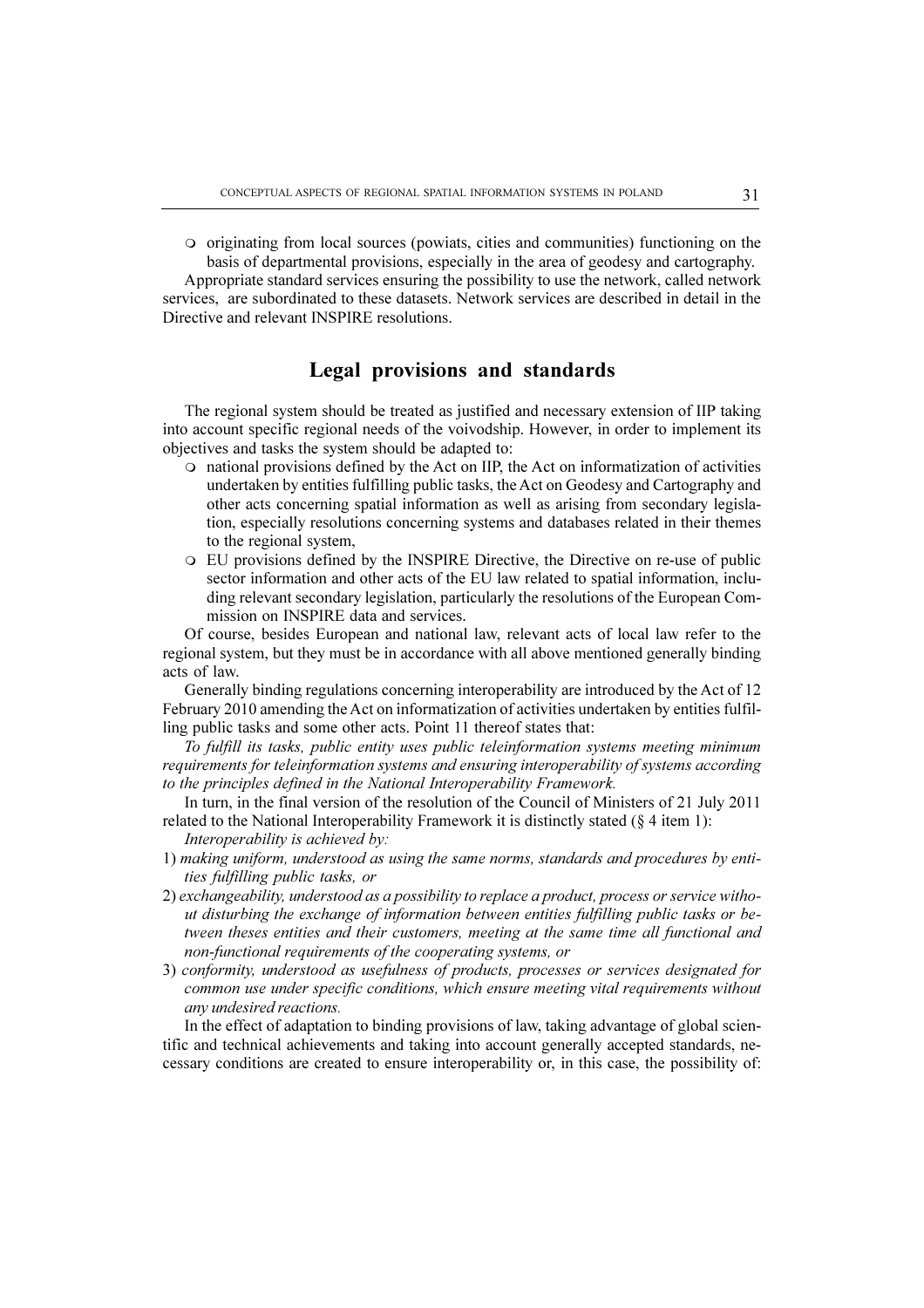1) cooperation of a given regional system

- $\circ$  with infrastructure created on the basis of the INSPIRE Directive, the Act on IIP and departmental provisions, including with infrastructure nodes of geodetic and cartographic service,
- $\circ$  with systems functioning on regional level, especially with analogous systems in neighbouring voivodships,
- $\circ$  with other systems functioning on higher (national) and lower (local) levels,
- 2) joint use of datasets and services within the regional system in connection with the services of e-administration.

#### Features of target regional system

Regional systems will undoubtedly evolve in the direction of regional spatial information infrastructures taking into account to more and more extent the requirements of European and Polish law and significant technological progress in this area. The target regional system should have in particular the following features:

- m general access to the resources covered by the system. i.e. resources and services of spatial data subject to restrictions arising from separate provisions,
- $\circ$  interoperability in the understanding given in the charter . Legal provisions and standards".
- m application of metadata describing the resources of the system and facilitating search and evaluation of the resources according to the user's needs,
- m possibility of active participation in creation and functioning of the infrastructure by other entities in the voivodship interested in spatial information and possessing their own resources,
- o service-oriented architecture of the infrastructure,
- m cooperation of spatial data services with the services of e-administration.

### Conclusions

- 1. Regional systems created by marshal's offices in individual voivodships provide a vital contribution to the development of regions and, at the same time, contribute to the development of spatial information infrastructure in Poland .
- 2. Regional systems should be developed so that they:
	- $\circ$  meet binding provisions of law in the area of spatial information and informatization,
	- m become regional infrastructures meeting the requirements of interoperability,
	- $\circ$  take into account the needs of e-administration.
- 3. As close cooperation of marshal's offices with regard to regional systems is necessary, it is suggested to set up Liaison Taskforce of Regional Spatial Information Systems composed of representatives of marshals of voivodships. The author wants to express his hope that this suggestion will be discussed and will take shape during XXI conference of PASI. The conclusions presented above may be also referred, after appropriate adaptation, to

local spatial information systems, in particular to the systems of metropolitan cities.